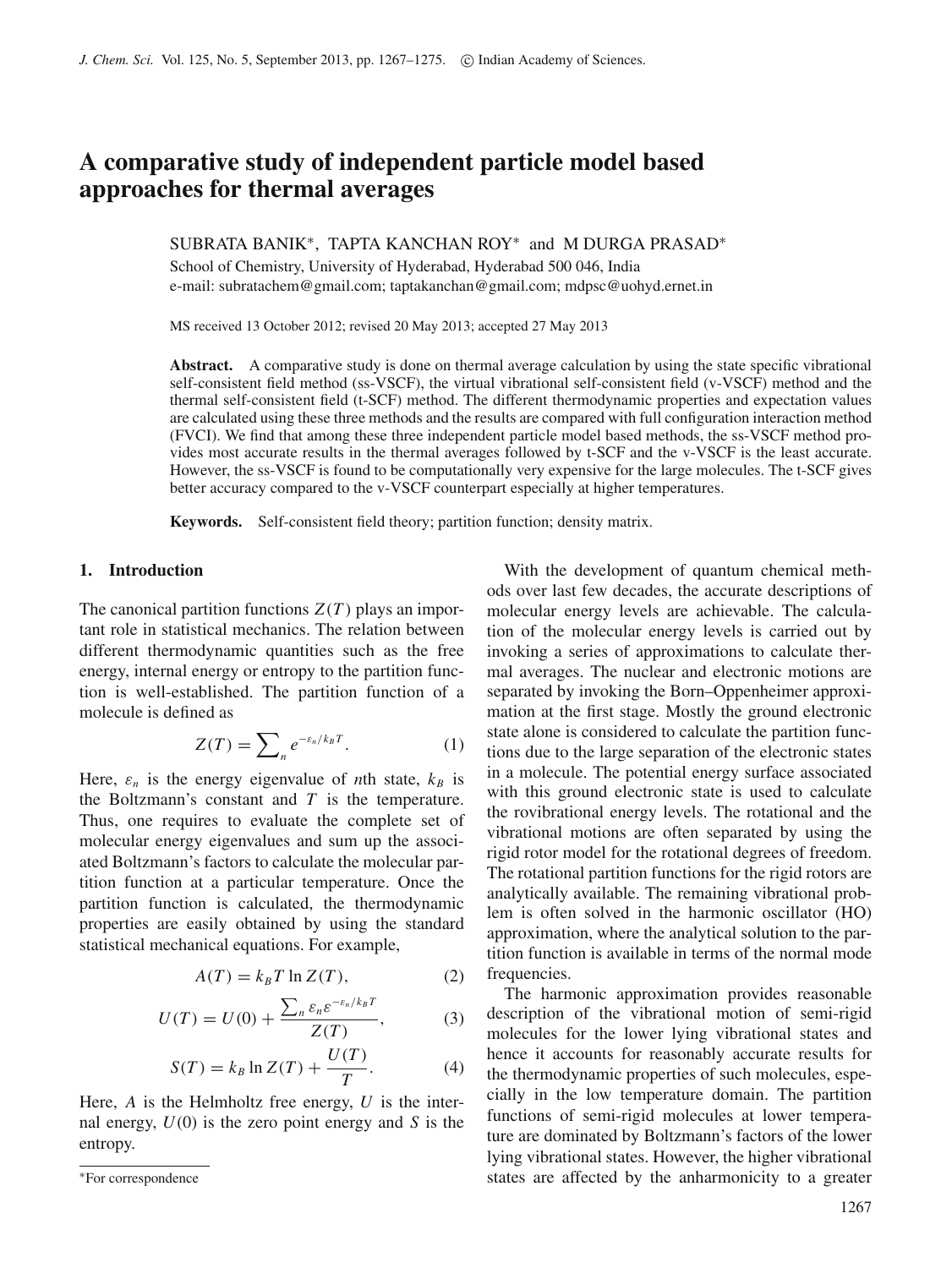extent. With the increase of temperature, the partition functions of molecules are influenced by the Boltzmann's factors of the higher vibrational states. Hence, the HO approximation often fails to provide an accurate description of the thermal averages of molecular properties at higher temperatures. Several approaches have been discussed in literature to incorporate such anharmonic effects.  $1-28$  $1-28$ 

One of the most common ways to describe the anharmonicity in the molecular vibrations is the use of quartic potential energy surface (PES) in normal coordinates. Several studies have been done to test the reliability of using the *ab initio* quartic force fields for the calculation of thermal properties.  $1-3$  $1-3$  The vibrational Hamiltonian with such quartic potential is a many-body Hamiltonian and hence the exact analytical solution of the associated Schrödinger equation is not possible. Several authors used the vibrational configuration interaction (VCI) method to calculate the thermal properties of molecules.  $20,26$  $20,26$  In this method, one constructs the vibrational anharmonic Hamiltonian in a chosen basis and diagonalizes it to obtain the vibrational state energies. The VCI is conceptually simple and gives exact results within the chosen basis. However, the dimension of VCI matrix increases exponentially with the number of vibrational degrees of freedom. This makes the VCI method practically inapplicable for large molecules. Such limitation of VCI provides motivations to formulate alternative methods and approximations to study the anharmonic vibrational problem or partition functions directly.

The simplest and most common approximation to solve the many-body problems in quantum and statistical mechanics is the mean field approximation or the independent particle model (IPM). Here, the complicated many-body potential is replaced by averaged sum of the one body potentials. The vibrational selfconsistent field  $(VSCF)^{29-33}$  $(VSCF)^{29-33}$  $(VSCF)^{29-33}$  method is such a mean field approach to solve the Schrödinger equation associated with the molecular anharmonic vibrations. A few approaches have been developed to calculate the thermal averages of molecular properties based on the VSCF methodology. One is the state-specific vibra-tional self-consistent field (ss-VSCF) approach.<sup>[27](#page-8-7)</sup> Here, the single particle potential is optimized for each vibrational state and VSCF calculation is done for each state. Thus a total *N* number of VSCF calculations are performed to get *N* vibrational state energies and Eq. [\(1\)](#page-0-0) is used to calculate the partition function. The VSCF calculation for each state scales linearly with the vibrational degrees of freedom and thus avoids the dimensionality problem of the VCI method. However, the sum-over-states required for the partition function still

remains in the ss-VSCF method for the partition functions. In a calculation for a molecule with *D* degrees of freedom and *B* single particle functions for each degree of freedom, the total number of states is  $B<sup>D</sup>$ . Thus, the second part of the calculation still scales exponentially with the number of degrees of freedom. Moreover, the VSCF method often suffers from convergence problem, especially for higher states. This makes the ss-VSCF method often inaccessible for large molecules. Hansen *et al*. considered a further approximation in the VSCF method to overcome this bottleneck of sum-over-states problem. This method is known as virtual vibrational self-consistent field method (v-VSCF).<sup>[27](#page-8-7)</sup> Here, one performs the VSCF calculation only for the ground vibrational state. The virtual modal energy differences of this vibrational ground state calculation are taken as the excited states energies. The partition function and other thermal averages are calculated in usual manner. The v-VSCF method showed reasonable accuracy for the thermal properties calculations at lower tempera-tures.<sup>[27](#page-8-7)</sup> Because it requires only one VSCF calculation, this approximation is not subject to the exponential bottleneck.

Recently, Roy and Prasad<sup>28</sup> proposed an alternative method to calculate the thermal averages that uses Feynman variational principle  $34$  based on the Gibbs– Bogoliubov inequality. Here, a separable ansatz of thermal density matrix based on the IPM is used to calculate the thermal averages. The resulting theory resembles the VSCF procedure with the replacement of quantum mechanical averages with their thermal counterpart. For this reason, this method is termed as thermal self-consistent field theory (t-SCF). The computational effort of this approach for a given temperature is similar to a single VSCF calculation.

The goal of the present work is to make a systematic comparison of these three methods based on IPM, i.e., the ss-VSCF, v-VSCF and t-SCF to calculate the thermal averages at a given temperature. All the three methods are based on the IPM but, the working equations are obtained by different approaches, and hence differ from each other. Different aspects of these three methods are analysed and their performances are compared based on the computational difficulties and accuracy in the thermal average calculations. The accuracy in the calculation of thermal averages by these methods is compared with full VCI (FVCI) values. The performance of these three methods is compared over a range of thermal properties and a wide range of temperature starting from 10 K to 1000 K. The paper is organized as follows. In the next section, we give brief review of theoretical aspects of these three methods. We calculate different thermal properties of  $Cl<sub>2</sub>O$  and  $O<sub>3</sub>$  molecules by these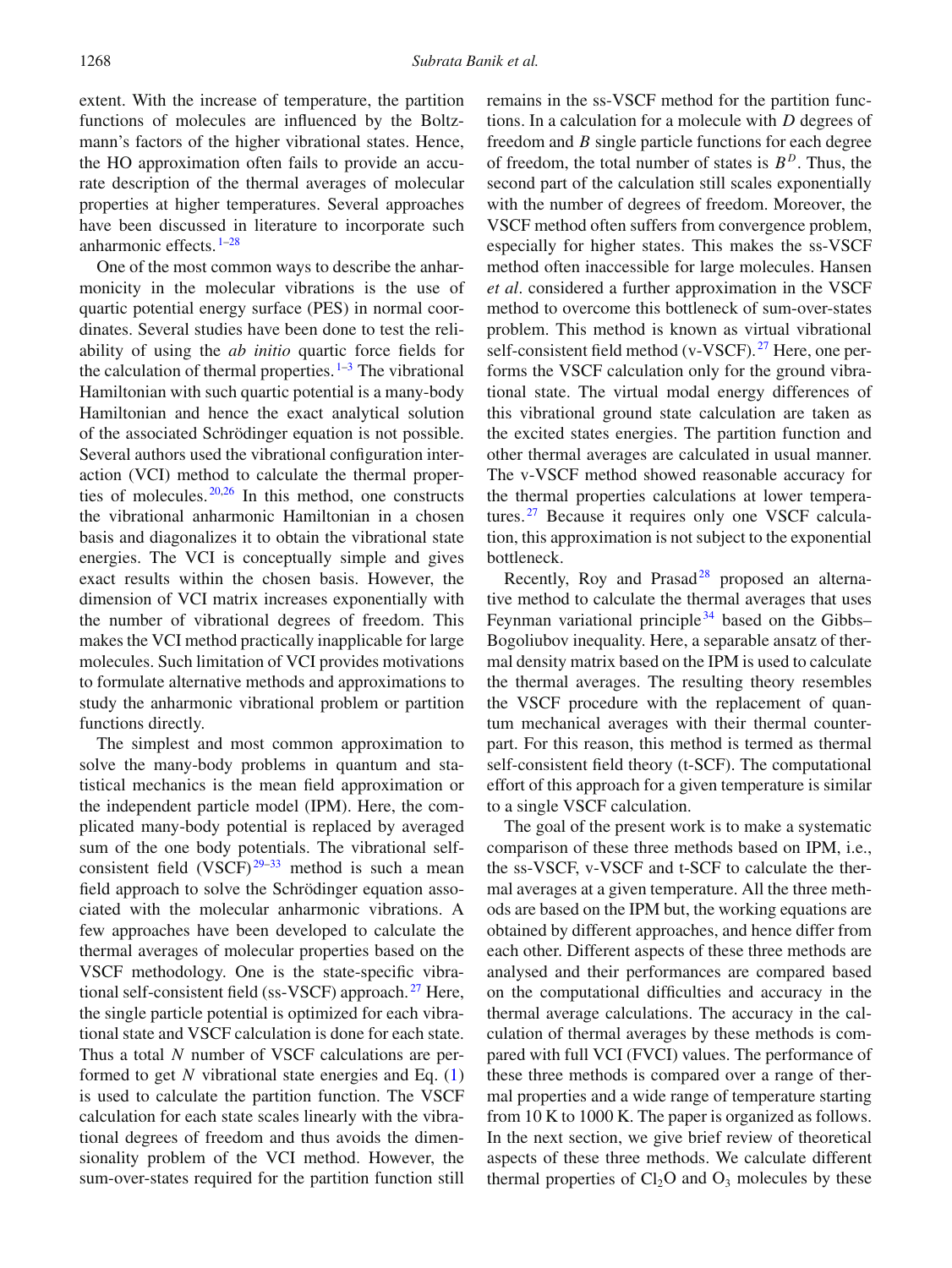three methods and compare them with the results of the FVCI method. The results are presented in section [3.](#page-4-0) Finally, some concluding remarks are given in section [4.](#page-7-0)

#### **2. Theory**

## 2.1 *Preliminaries*

Within the Born–Oppenheimer approximation in normal coordinate the Watson Hamiltonian for the rovibrational motion of a molecule is given by  $35$ 

$$
H = \sum_{i} -\frac{p_i^2}{2} + V(Q) + V_c + V_W.
$$
 (5)

Here,  $Q_i$  and  $P_i$  represent the mass-weighted normal coordinates and their conjugate momenta.  $V(Q)$  is the potential energy function. This is often approximated by a quartic polynomial,

$$
V = \sum_{i} f_{ii} Q_i^2 + \sum_{i \le j \le k} f_{ijk} Q_i Q_j Q_k + \sum_{i \le j \le k \le l} f_{ijkl} Q_i Q_j Q_k Q_l.
$$
 (6)

The coefficients  $\{f_{ii}, f_{ijk}, f_{ijkl}\}$  are obtained from the electronic structure calculations as the second, third and fourth derivatives of the electronic potentital energy surface with respect to the normal coordinates  $\{Q_i\}$ .  $V_c$ and  $V_W$  are the Coriolis coupling and the Watson's mass term, respectively. In the present study we ignore these two terms, and calculate the thermodynamic functions of the non-rotating molecule.

# 2.2 *The state specific vibrational self consistent field theory*

The VSCF approximation<sup>28[–32](#page-8-10)</sup> is based on separable ansatz for the vibrational wave function. The vibrational wave function of a *D*- mode system is parametrized as

$$
\Psi (Q_1, Q_2, ....Q_D) = \prod_{i=1}^D \phi_{n_i}^i (Q_i). \tag{7}
$$

Here, the single mode functions  $\phi_{n_i}^i$  are called the modals. Each modal is expanded in a basis (usually in orthogonal harmonic oscillator basis)

$$
\phi_n^i = \sum_m \chi_m^i C_{mn}.\tag{8}
$$

The modals are determined by minimizing the expectation value of the Hamiltonian with respect to the modals, subject to the constrains that the modals are orthonormal.  $27,29-32$  $27,29-32$  $27,29-32$  The resulting VSCF equations can be cast in the form of eigenvalue problem for each mode.

<span id="page-2-0"></span>
$$
\left(h_i^{uscf} - \varepsilon_n^i\right) \phi_{n_i}^i(Q_i) = 0.
$$
 (9)

Here, the effective single particle Hamiltonian,  $h_i^{user}$  is given by

$$
h_i^{vscf} = -\frac{1}{2}\frac{d^2}{dQ_i^2} + \sum_{m=1}^4 u_i^{(m)} Q_i^m.
$$
 (10)

The coefficients  $u_i^{(m)}$  reflect the average potential felt by the *i*th mode. They are given by,

<span id="page-2-1"></span>
$$
u_i^{(1)} = \sum_{j < k} f_{ijk} \langle Q_j \rangle \langle Q_k \rangle + \sum_j f_{ijj} \langle Q_j^2 \rangle + \sum_{j < k < l} f_{ijkl} \langle Q_j \rangle \langle Q_k \rangle \langle Q_l \rangle + \sum_{j < k} f_{ijjk} \langle Q_j^2 \rangle \langle Q_k \rangle + \sum_j f_{ijjj} \langle Q_j^3 \rangle, \tag{11}
$$

$$
u_i^{(2)} = f_{ii} + \sum_j f_{iij} \langle Q_j \rangle
$$
  
+ 
$$
\sum_j f_{iijj} \langle Q_j^2 \rangle
$$
  
+ 
$$
\sum_{j < k} f_{iijk} \langle Q_j \rangle \langle Q_k \rangle, \qquad (12)
$$

$$
u_i^{(3)} = f_{iii} + \sum_j f_{iiij} \langle Q_j \rangle, \tag{13}
$$

<span id="page-2-2"></span>
$$
u_i^{(4)} = f_{iiii}.\tag{14}
$$

Starting with a set of guess basis functions, the SCF potential  $u_i^{(m)}$  for a particular vibrational state is calculated. Equation  $(9)$  is then solved to obtain the modal energies and a new set of modal functions. This improved set of modal functions is then used to calculate the average SCF potential. This procedure is continued until the modal functions are converged.

In the ss-VSCF<sup>27</sup> thermal calculations, a set of  $B^D$ such VSCF calculations are performed to obtain the energies of  $B<sup>D</sup>$  vibrational states. Once the energies of all vibrational states are obtained, the partition function is obtained by the equation

$$
Z(T) = \sum_{n_1 n_2 \dots} e^{-\varepsilon (n_1 n_2 \dots n)/k_B T}.
$$
 (15)

Here,  $n_k$  represents  $n_k$ th eigenstate of the *k*th mode. The other thermal properties are calculated using the standard statistical mechanical relations of the thermodynamic properties with the partition function. However, we note that a few aspects of ss-VSCF methods make it unattractive. First, the calculation of  $Z(T)$  for a molecule with *D* number of vibrational degrees of freedom requires *D* nested do loops to obtain all the state energies. Thus, the computational cost increases exponentially with the number of vibrational degrees of freedom. This makes the ss-VSCF inaccessible for large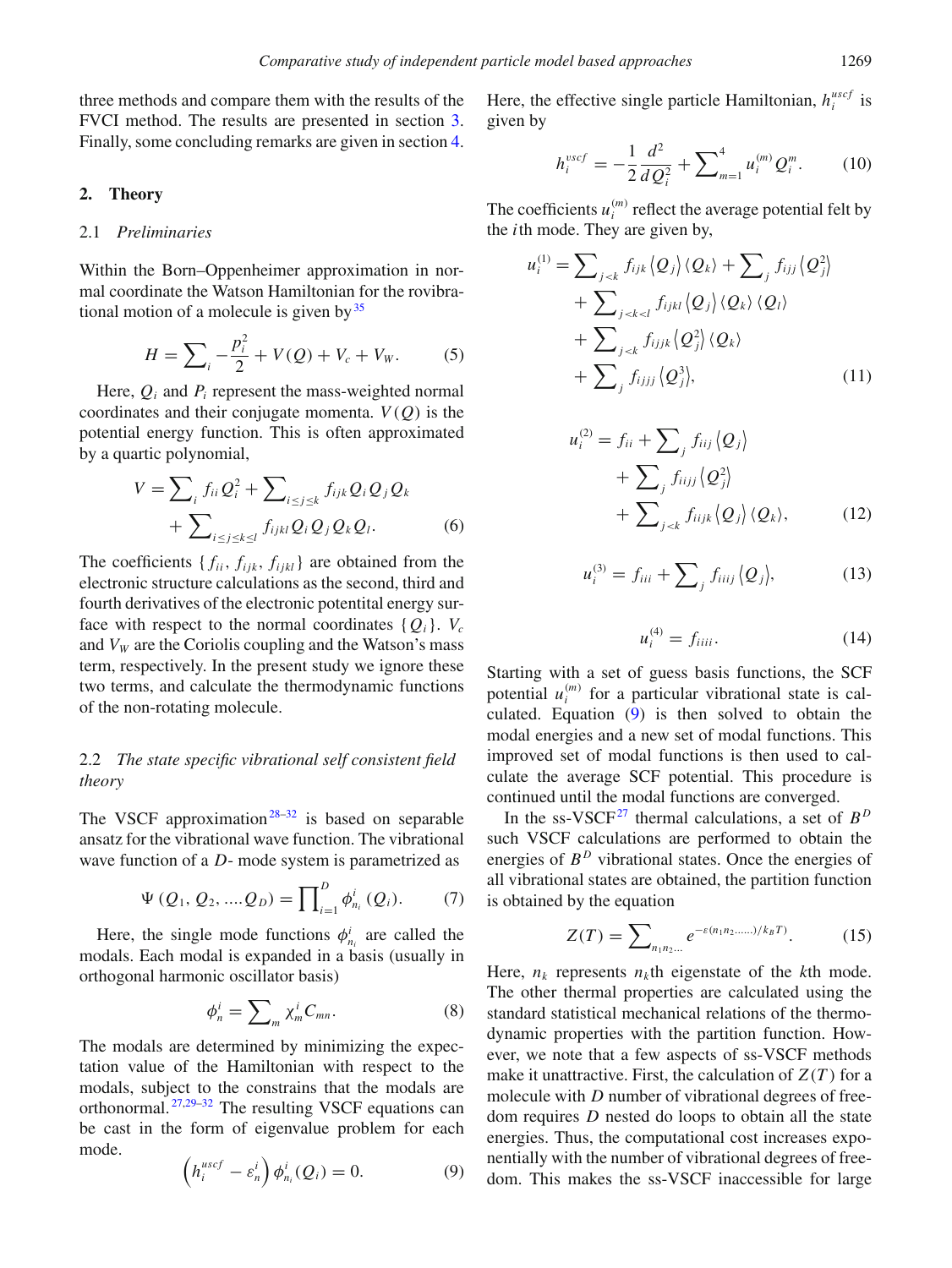molecules. Second, the nonlinear equation in Eq. [\(9\)](#page-2-0) requires iterative solutions with the optimized potential for each state. Such iterative solutions sometimes do not converge for the potential of higher excited states, especially for large basis. Third, the underlying variational principle to obtain the VSCF equations ensures the upper bound of the ground state energy. However, the excitation energies in some occasion may fall below the exact value of the excitation energies due to variational collapse. [36](#page-8-11)

#### 2.3 *Virtual vibrational self-consistent field theory*

In the v-VSCF method, the VSCF Eq. [\(9\)](#page-2-0) is solved for the vibrational ground state. This yields a set of modal functions  $\phi_{n_i}^i(Q_i)$  and their energies  $\varepsilon_n^i$  for each mode of vibration. The energy difference of a modal from the lowest energy modal of a particular mode is taken as the corresponding excitation energy. For example, excitation energy of a *k* quanta excitation in the *i*th vibrational mode is written as

$$
\Delta \varepsilon_k^i = \varepsilon_k^i - \varepsilon_0^i. \tag{16}
$$

The partition function for each mode is then

$$
z^{i} = e^{-\varepsilon_{0}^{i}/k_{B}T} \sum\nolimits_{k} e^{\varepsilon_{k}^{i}/k_{B}T}.
$$
 (17)

The total partition function of a molecule with *D* vibrational modes is then given by

$$
Z = e^{-(V - V_0)/k_B T} \prod_{i=1}^{D} z^i.
$$
 (18)

Thus, the partition function calculation requires only one do loop over the number of vibrational degrees of freedom and hence the computational effort to calculate the thermal properties scales linearly with the number of vibrational degrees of freedom.

#### 2.4 *Thermal self-consistence field theory*

The formulation of  $t$ -SCF theory<sup>28</sup> is based on the Gibbs–Bogoluibov inequality

<span id="page-3-0"></span>
$$
A \le A_0 + \langle H - H_0 \rangle. \tag{19}
$$

Here, *A* is the exact Helmholtz free energy defined as

$$
A = -k_B T \ln \left[ \text{Tr} e^{-H/k_B T} \right],\tag{20}
$$

and,  $A_0$  is the Helmholtz free energy of a model system defined by a model Hamiltonian  $H<sub>0</sub>$ . In the spirit of IPM, the model Hamiltonian is written as

$$
H_0 = \sum_k h_k + E_0,\t\t(21)
$$

where,  $h_k$  is an effective one particle Hamiltonian and  $E_0$  is a temperature dependent constant. The form of  $h_k$ is given by

$$
h_k = -\frac{1}{2}P_k^2 + U_k(Q_k).
$$
 (22)

Here,  $U_k$  ( $Q_k$ ) is the one body effective potential obtained by minimizing the right hand side of Eq. [\(19\)](#page-3-0). With a little algebraic manipulation one gets

<span id="page-3-1"></span>
$$
U_k(Q_k) = \left[ \operatorname{Tr}_{l \neq k} V e^{-\sum_{l \neq k} h_l / k_B T} \right] / \left[ \operatorname{Tr}_{l \neq k} e^{-\sum_{l \neq k} h_l / k_B T} \right]. \tag{23}
$$

With quartic approximation in the anharmonic potential such effective single particle potential takes the form

$$
U_k(Q_k) = u_k^{(1)} Q_k + u_k^{(2)} Q_k^2 + u_k^{(3)} Q_k^3 + u_k^{(4)} Q_k^4. \quad (24)
$$

The working equations for the parameters  $u_k^{(m)}$  are obtained from Eq. [\(23\)](#page-3-1).

$$
u_k^{(1)} = \sum_{i < j} f_{ijk} \langle Q_i \rangle_T \langle Q_j \rangle_T + \sum_j f_{kjj} \langle Q_j^2 \rangle_T
$$
\n
$$
+ \sum_{i < j < l} f_{ijkl} \langle Q_i \rangle_T \langle Q_j \rangle_T \langle Q_l \rangle_T
$$
\n
$$
+ \sum_{i < j} f_{ijjk} \langle Q_j^2 \rangle_T \langle Q_i \rangle_T
$$
\n
$$
+ \sum_j f_{kjjj} \langle Q_j^3 \rangle_T, \qquad (25)
$$

$$
u_k^{(2)} = f_{kk} + \sum_j f_{kkj} \langle Q_j \rangle_T + \sum_j f_{kkj} \langle Q_j^2 \rangle_T
$$

$$
+ \sum_{j < l} f_{kkj} \langle Q_j \rangle_T \langle Q_l \rangle_T, \qquad (26)
$$

$$
u_k^{(3)} = f_{kkk} + \sum_j f_{kkkj} \langle Q_j \rangle_T, \qquad (27)
$$

$$
u_k^{(4)} = f_{kkkk}.\tag{28}
$$

Thus, the working equations for the parameters  $u_k^{(m)}$  are similar of Eq.  $(11)$ – $(14)$  with the replacement of quantum average of the normal coordinates  $\langle Q_k^m \rangle$  by their thermal average counterpart  $\langle Q_k^m \rangle_T$ . The thermal  $\langle Q_k^m \rangle_T$ are defined as

<span id="page-3-3"></span>
$$
\left\langle \mathcal{Q}_k^m \right\rangle_T = \frac{\text{Tr}\,\mathcal{Q}_k^m \,e^{-h_k/k_B T}}{\text{Tr}\,e^{-h_k/k_B T}}.\tag{29}
$$

Thus, the t-SCF equations are essentially the quantum mechanical VSCF equation generalized to finite temperature. Once the single parameters effective potentials are constructed, the eigenfunctions and eigenvalues of this single particle Hamiltonian  $h_k$  are obtained by solving

<span id="page-3-2"></span>
$$
h_k \phi_m^{(k)} = \varepsilon_m^{(k)} \phi_m^{(k)}.
$$
 (30)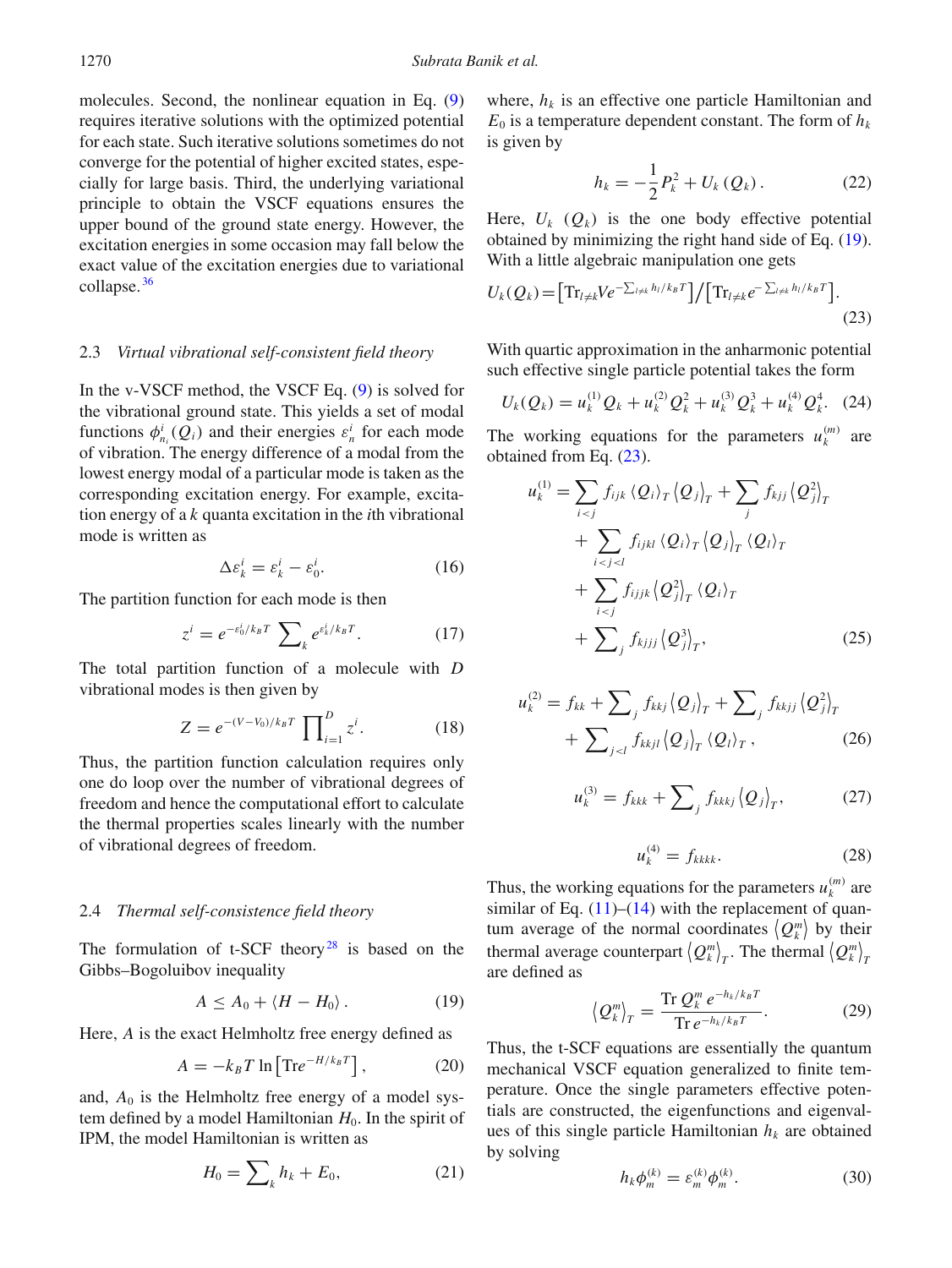The eigenfunctions  $\phi_m^{(k)}$  are the thermal analogs of the modal obtained in the VSCF theory. In practical implementation, this thermal modal are expanded in a suitable HO basis

$$
\phi_n^{(k)} = \sum_m \chi_n^{(k)} C_{mn}.
$$
 (31)

Substitution of this expansion in Eq.  $(30)$  generates matrix eigenvalue problem which is solved by standard numerical procedures. The thermal modals are then used to construct the thermal density matrices associated with each normal mode.

$$
\rho_k = e^{-h_k/k_B T} = \sum_n |\phi_n^{(k)}\rangle e^{-e_n^{(k)}/k_B T} \langle \phi_n^{(k)}|.
$$
 (32)

These density matrices are then used to evaluate the thermal traces required to construct the potential in Eq.  $(23)$ . Thus, the thermal trace in Eq.  $(29)$  is explicitly given by

$$
\left\langle \mathcal{Q}_{k}^{m}\right\rangle_{T} = \frac{\sum_{m} \left\langle \phi_{m}^{(k)} \left| \mathcal{Q}_{k}^{n} \right| \phi_{m}^{(k)} \right\rangle e^{-e_{n}^{(k)}/k_{B}T}}{\sum_{m} e^{-e_{n}^{(k)}/k_{B}T}}.
$$
 (33)

Finally, the working equation for calculating the overall density matrix and the free energy are given by

$$
\rho = \prod_{k} \rho_k e^{(-\left(V - V_0\right)/k_B T]},\tag{34}
$$

$$
A = -k_B T \ln \left[ \text{Tr} \, e^{-\frac{H_0}{k_B T}} \right] + \langle V - V_0 \rangle_T \,. \tag{35}
$$

Thus, the t-SCF procedure consists of the following steps. First, one starts with a set of guess modals and calculates associated free energy *A*, and the thermal density matrices  $\rho_k$ . In the next step, the single particle effective potential is calculated using these thermal density matrices. Equation  $(30)$  is then solved to obtain the modal energies and a new set of modals. The improved free energy and density matrices are calculated with this new set of modal. This process is iterated until either the free energy or the overall thermal density matrix is converged.

#### <span id="page-4-0"></span>**3. Results and discussion**

We calculated the thermal averages of molecular properties of the  $O_3$  and  $Cl_2O$  molecules using v-VSCF, ss-VSCF and t-SCF methods. In this study, we calculated the Helmholtz free energies, internal energies, entropies, expectation values of first normal coordinate  $(\langle Q_1 \rangle)$  and expectation values of the square of first normal coordinate  $(\langle Q_1^2 \rangle)$  of these two molecules over a wide range of temperatures starting from 10 K to 1000 K. The results are compared with FVCI numbers. For  $O_3$ , we use the quartic potential energy surface of Lee and Susceria.  $37$  We used Gaussian 09 package  $38$  to generate the quartic potential energy surface of  $Cl_2O$ . It uses Barone algorithm $39$  for the quartic PES calculation. We used density functional theory-based method with B3LYP functional and aug-cc-pVTZ basis sets for this calculation. The geometry of this molecule was optimized tightly and ultra fine keyword was used as recommended by Barone.<sup>[39](#page-8-14)</sup> In all vibrational calculations, we used 6-12-6 harmonic oscillator basis functions. In all the thermal calculations, the scale of energy is taken such that the ground state energy is zero by the method used for the calculation.

We now discuss the results of Helmholtz free energy calculation by these three methods. We estimate the error in the free energy values calculated by these three methods from the FVCI values as

<span id="page-4-2"></span>
$$
\Delta A = [A_{\text{FVCI}} (T) - A_{\text{FVCI}} (T = 0)] - [A_a (T) - A_a (T = 0)].
$$
 (36)

We present, in figure [1,](#page-4-1) the variation of  $\Delta A$  vs. temperature for the  $Cl<sub>2</sub>O$  and  $O<sub>3</sub>$ . In the low temperature region,

<span id="page-4-1"></span>

**Figure 1.** Variation of the error in the free energy ( $\Delta A$  =  $[A_{\text{FVCI}}(T)-A_{\text{FVCI}}(T=0)]-[A_{a}(T)-A_{a}(T=0)])$  with respect to temperature for ss-VSCF (full line), t-SCF (dashed line) and v-VSCF (dotted line). The inset is the FVCI free energy vs. temperature. (**a**)  $Cl<sub>2</sub>O$ ; (**b**)  $O<sub>3</sub>$ .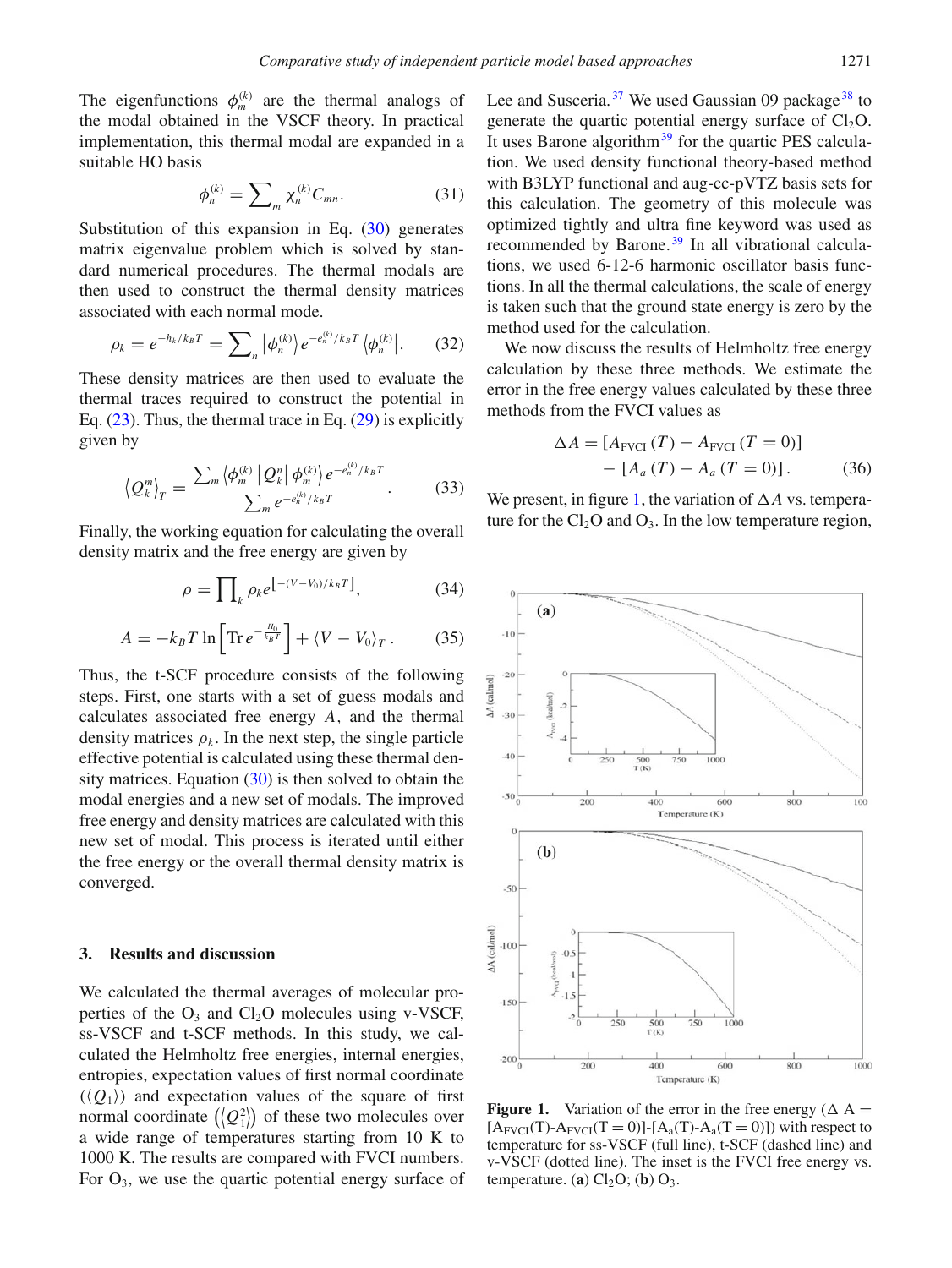all the three methods give similar results for both the molecules. The deviations in the free energy in these single particle based methods from FVCI are almost zero in this temperature region. The partition function at such low temperature is dominated by the Boltzmann factor of the ground state. The VSCF provides reasonably accurate description of the ground vibrational state. With increasing temperature we find deviations in the free energy by these three methods from FVCI values. The significant errors in the free energy by these three methods occur at lower temperature in  $Cl<sub>2</sub>O$  than  $O_3$ . This is due to the presence of low frequency modes in  $Cl<sub>2</sub>O$ , the higher energy states becomes populated in lower temperature in  $Cl<sub>2</sub>O$  than  $O<sub>3</sub>$ . However, the error in  $O_3$  is more than  $Cl_2O$  due to stronger anharmonicity in  $O_3$ . Among these three methods, we find that the ss-VSCF gives the most accurate results. At lower temperature, the v-VSCF and t-SCF give similar errors. However, as the temperature increases, the v-VSCF becomes less accurate than t-SCF. For example, for the  $O_3$  molecule at 300 K temperature, the ss-VSCF gives about 4% error whereas the v-VSCF and t-SCF both give about 7% errors in the free energy values. At 500 K temperature, the ss-VSCF error in free energy is about 3%, v-VSCF error is 7% and t-SCF error is 6%. At 1000 K temperature, we find that the error in the free energy calculations by ss-VSCF, v-VSCF and t-SCF methods are 3%, 6% and 5%, respectively.

In figure [2,](#page-5-0) we present the variations of  $\Delta U$  of t-SCF, ss-VSCF and v-VSCF methods with respect to temperature for the  $Cl<sub>2</sub>O$  and  $O<sub>3</sub>$  molecules, respectively. The error  $\Delta U$  is calculated using similar formula in Eq. [\(36\)](#page-4-2). We find the deviations in the internal energies by these single particle models from the FVCI values at around 100 K temperature in case of  $Cl<sub>2</sub>O$ . However, in case of  $O_3$ , up to temperature around 200 K; the single particle approximations give identical results of FVCI. Due to the presence of very low frequency modes in  $Cl<sub>2</sub>O$ , the effect of correlations is observed in lower temperature compared to  $O_3$ . Like the free energy values, here also, we find similar trend in the accuracy of internal energy by ss-VSCF, t-SCF and v-VSCF methods, the magnitude of error is ss-VSCF < t-SCF < v-VSCF. At lower temperatures, (for example, up to temperature 350 K in case of  $O_3$ ), the t-SCF and v-VSCF gives identical values of internal energy. However, as the temperature increases, the t-SCF performs better than v-VSCF. We find that for the  $Cl<sub>2</sub>O$  molecule, the errors in the internal energy increase up to a point and after that the error decreases with increasing temperature in all the three methods.

The next thermodynamic property we calculated is the entropy. In figure [3,](#page-6-0) we present the variation of the

<span id="page-5-0"></span>

Figure 2. Variation of the error in the internal energy  $(\Delta U = [U_{\text{FVCI}}(T)-U_{\text{FVCI}}(T=0)]-[U_{a}(T)-U_{a}(T=0)])$  with respect to temperature for ss-VSCF (full line), t-SCF (dashed line) and v-VSCF (dotted line). The inset is the FVCI internal energy vs. temperature. (**a**)  $Cl_2O$ ; (**b**)  $O_3$ .

deviation of entropy values from FVCI with the variation of temperature for  $Cl_2O$  and  $O_3$ , respectively. Like the free energy and internal energy, in this case also, we find the trend in error is ss-VSCF  $\lt$  t-SCF  $\lt$  v-VSCF. The correlation effects are observed at lower temperature in case of  $Cl<sub>2</sub>O$  than  $O<sub>3</sub>$ . However, in all these three methods, the errors are more in case of  $O_3$  than  $Cl_2O$  in all the temperature where the error is visible. For example, at 500 K temperature, the  $\Delta S$  value by ss-VSCF is 0.057 cal K<sup>-1</sup> mol<sup>-1</sup> in O<sub>3</sub>, whereas in Cl<sub>2</sub>O,  $\Delta S$  value by the ss-VSCF is only 0.021 cal  $K^{-1}$  mol<sup>-1</sup>.

Like free energy and internal energy, in case of entropy also, the t-SCF and the v-VSCF methods give nearly identical values at lower temperature. However, as the temperature increases, the t-SCF method performs better than v-VSCF. Like the internal energy, the errors in entropy values by the independent particle models increase with the increasing temperature up to a point and the errors start falling after this temperature for the  $Cl<sub>2</sub>O$  molecule.

Next, we turn to the calculation of the expectation values of first normal coordinate  $(\langle Q_1 \rangle)$ . In figure [4,](#page-6-1)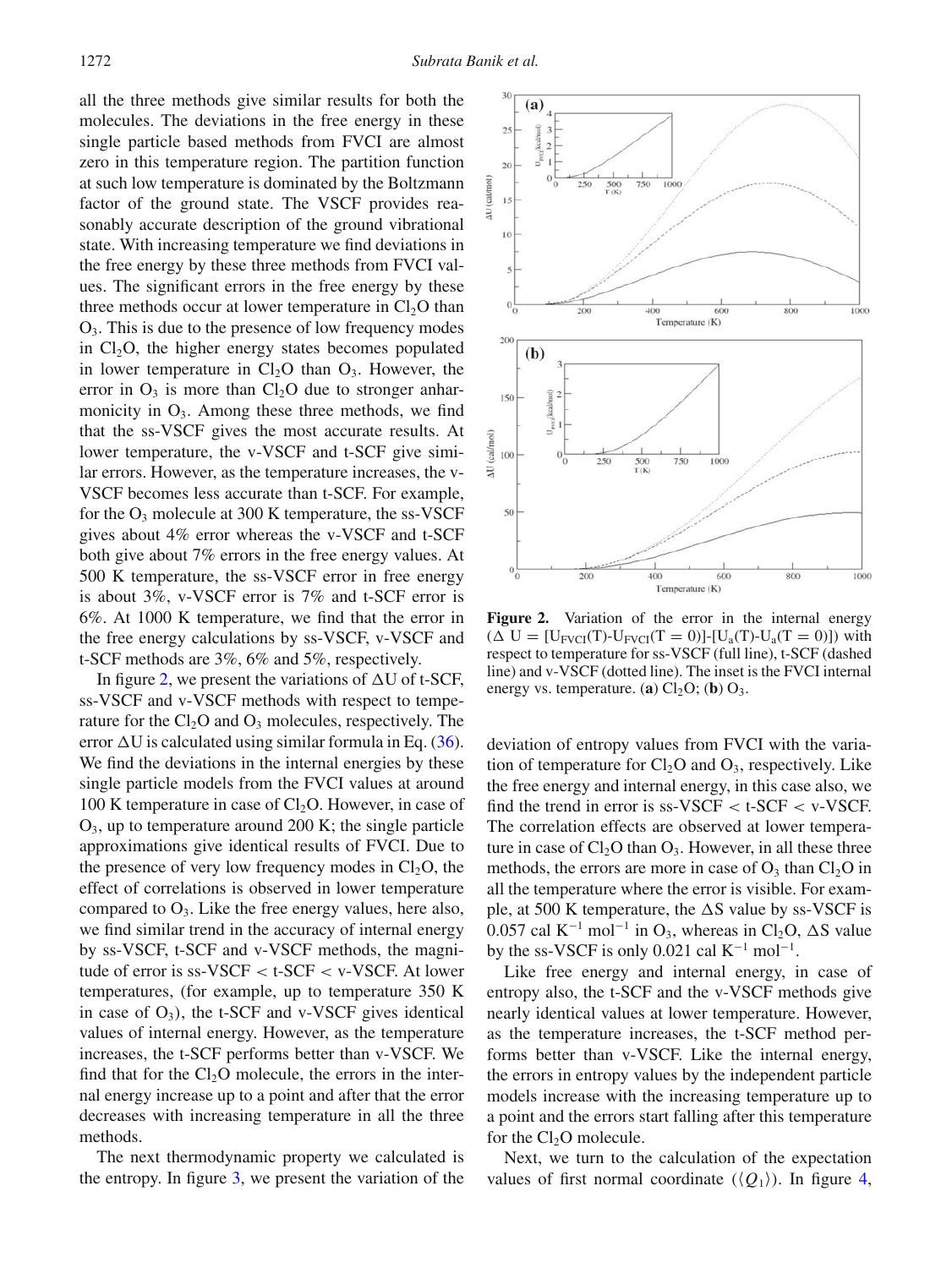<span id="page-6-0"></span>

**Figure 3.** Variation of the error in the entropy ( $\Delta S$ )  $[S_{\text{FVCI}}(T)-S_{\text{FVCI}}(T=0)]-[S_a(T)-S_a(T=0)])$  with respect to temperature for ss-VSCF (full line), t-SCF (dashed line) and v-VSCF (dotted line). The inset is the FVCI entropy vs. temperature. (**a**)  $Cl<sub>2</sub>O$ ; (**b**)  $O<sub>3</sub>$ .

we present the variation of  $\langle Q_1 \rangle$  (defined as  $\langle Q_1 \rangle_{\text{FVCI}}$  –  $\langle Q_1 \rangle_a$  with temperature for Cl<sub>2</sub>O and O<sub>3</sub>, respectively. Here also, we find similar trend in the accuracy of these three methods, i.e., the ss-VSCF gives most accurate  $\langle Q_1 \rangle$  value followed by t-SCF and the v-VSCF is the least accurate one. We find that the t-SCF accuracy for  $\langle Q_1 \rangle$  is significantly higher than the v-VSCF counterpart, especially at higher temperatures. The error in the calculated  $\langle Q_1 \rangle$  value increases with increasing temperature. For example, in  $O_3$  molecule, at 300 K temperature, the error in ss-VSCF calculation is 2%. The errors in this temperature by the t-SCF and the v-VSCF methods are 2% and 4%, respectively. The maximum error in  $\langle Q_1 \rangle$  for this molecule in this temperature range by ss-VSCF method is 5% at 1000 K temperature. The t-SCF calculation at this temperature gives error in  $\langle Q_1 \rangle$ 9% whereas the error by the v-VSCF method is as high as  $35\%$ . In case of  $Cl<sub>2</sub>O$  also, the t-SCF and the ss-VSCF methods give similar accuracy in the  $\langle Q_1 \rangle$  calculation which is far better than the v-VSCF method especially at higher temperature. For example, at 1000 K temperature, the error in ss-VSCF calculation is about 1% and that in t-SCF calculation is about 2%. In case of v-VSCF calculation the error in  $\langle Q_1 \rangle$  is 37%. The

<span id="page-6-1"></span>

**Figure 4.** Variation of the error in the expectation values of *Q* for first mode ( $\Delta \langle Q_1 \rangle = \langle Q_1 \rangle_{\text{FVCI}} - \langle Q_1 \rangle_{\text{a}}$ ) with respect to temperature for ss-VSCF (full line), t-SCF (dashed line) and v-VSCF (dotted line). The inset is the FVCI  $\langle Q_1 \rangle$  values vs. temperature. (**a**)  $Cl<sub>2</sub>O$ ; (**b**)  $O<sub>3</sub>$ .

results show that the t-SCF accuracy is comparable with the ss-VSCF accuracy. However, in comparison to the v-VSCF, the t-SCF gives far better results in the  $\langle Q_1 \rangle$ calculation.

A similar trend is seen in the case of  $\langle Q_1^2 \rangle$  cal-culation. In figure [5,](#page-7-1) we plot the variation of  $\langle Q_1^2 \rangle$ with respect to temperature for  $Cl<sub>2</sub>O$  and  $O<sub>3</sub>$  molecule, respectively. Like the other properties, here also we find the error trend is  $ss-VSCF < t-SCF < v-VSCF$ . The error increases with the increase of temperature for all the three methods. As can be seen from the graph that the all the three methods give similar accuracy in  $\langle Q_1^2 \rangle$ at lower temperature region. Like  $\langle Q_1 \rangle$ , in case of  $\langle Q_1^2 \rangle$ also, we find that the t-SCF performs much better than the v-VSCF counterpart. For example, at 700 K temperature, the t-SCF gives 7% error in the  $\langle Q_1^2 \rangle$  value compared 4% error in the ss-VSCF calculation. The v-VSCF error in this case is as high as 9%. At 1000 K temperature, the t-SCF error is 9% compared to 5% in ss-VSCF. However, with the v-VSCF calculations the error is 15%.

Finally, a few comments on the computational resource needed for these calculations are in order. Although the ss-VSCF method is found to be the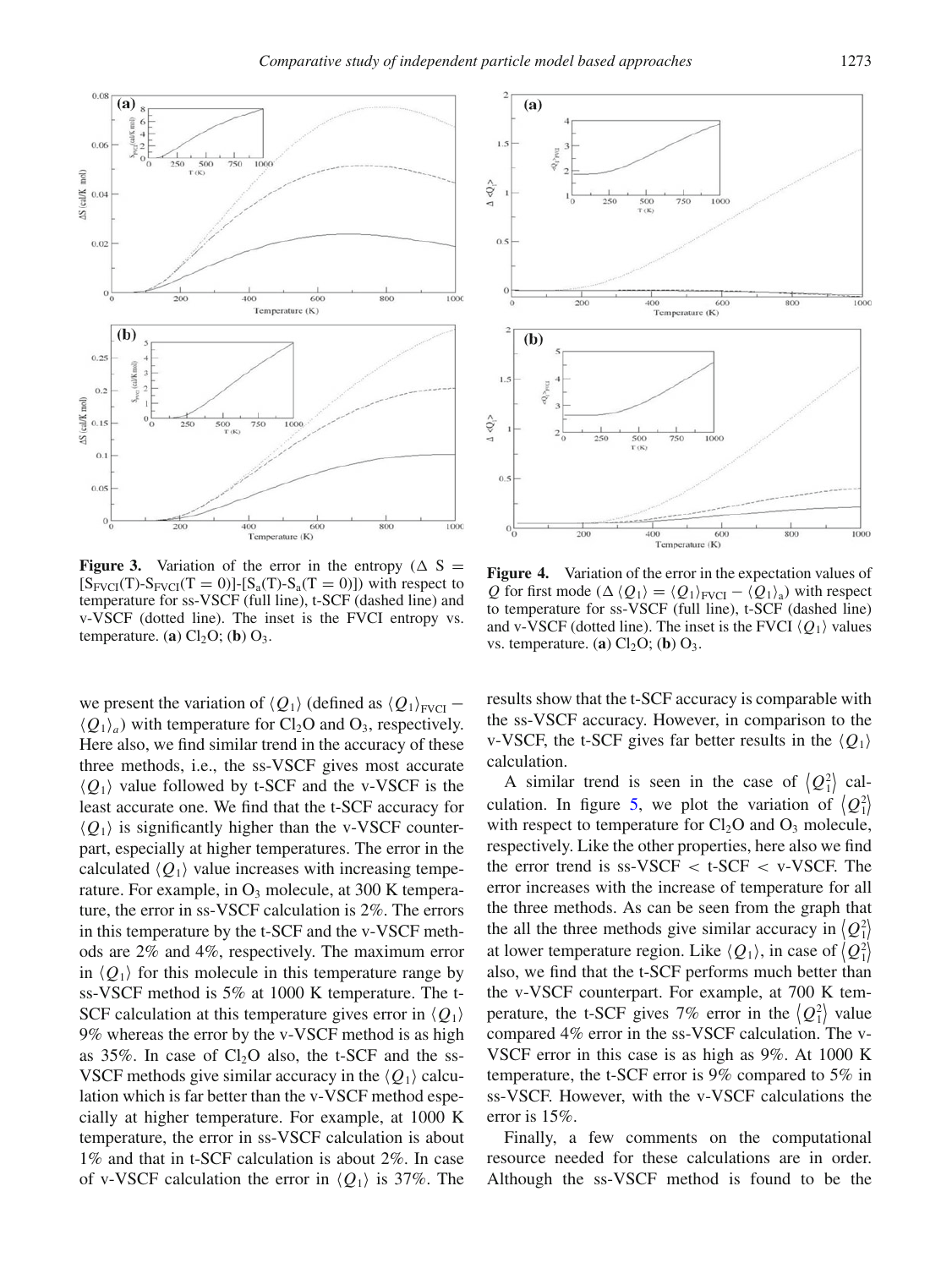<span id="page-7-1"></span>

**Figure 5.** Variation of the error in the expectation values of Q for first mode  $(\Delta \langle Q_1^2 \rangle = \langle Q_1^2 \rangle_{\text{FVCI}} - \langle Q_1^2 \rangle_{\text{a}})$  with respect to temperature for ss-VSCF (full line), t-SCF (dashed line) and v-VSCF (dotted line). The inset is the FVCI  $\langle Q_1^2 \rangle$  values vs. temperature. (**a**)  $Cl<sub>2</sub>O$ ; (**b**)  $O<sub>3</sub>$ .

most accurate method among these three single particle approximations to calculate the thermal averages of the molecular properties, it becomes computationally very expensive for even moderate size molecule. The number of states scales as  $B<sup>D</sup>$ , where *B* is the number of basis functions per degrees of freedom and *D* is the number of vibrational degrees of freedom. The computational scaling for the VSCF calculation of each state goes as follows. The SCF Hamiltonian construction goes as  $B^2D$  and the matrix diagonalization goes as  $B^3D$ . Thus, the ss-VSCF method becomes resource hungry for large molecules. The t-SCF requires one SCF calculation for each temperature. The SCF procedure requires the construction of the temperature dependent hamiltonian that scales as *DB*<sup>2</sup> and its diagonalization ( $O(DB^3)$ ). The calculation of  $\langle V - V_0 \rangle_T$  scales as  $TD^4$ , where,  $T$  is the number of temperature steps. Lastly, the v-VSCF requires only one VSCF calculation. So it requires an effort proportional to *TD*.

#### <span id="page-7-0"></span>**4. Conclusion**

In this work, we presented a comparative study of the three IPM based approximations, ss-VSCF, t-SCF and v-VSCF to calculate the thermal averages of molecular properties. With the illustrative examples of the  $Cl<sub>2</sub>O$  and  $O<sub>3</sub>$  molecules, we find that the IPM based model provides reasonably accurate results in the thermal averages calculations compared to the FVCI numbers. At lower temperature domain, the results obtained by these IPM based methods are very close to the FVCI values. However, with increasing the temperature, we find deviations in the thermal average values by IPM based methods from the FVCI results increase.

Among these three IPM based methods, we find that the ss-VSCF method provides the most accurate results followed by t-SCF and v-VSCF method. Even at higher temperatures, the ss-VSCF results are comparable to the FVCI values. The ss-VSCF method, however, suffers from few inherent drawbacks. Since the ss-VSCF involves the VSCF calculations of all the vibrational states within the basis set used, it becomes computationally very expensive for large molecules. Second, the ss-VSCF method uses optimized potential for each state. The optimized potentials for higher excited states do not always lead to a converged solution for the VSCF equations. This leads to difficulties in carrying out the ss-VSCF calculation even for triatomic molecules. For example, in  $O_3$  molecule, the VSCF wave function fails to converge for  $1_52_23_7$  state when 8-16-8 HO basis functions are used in the calculation. Third, as stated earlier, the ss-VSCF free energy is not guaranteed to be the upper bound due to possibility of the variational collapse in the excitation energies. Lastly, we note that the VSCF wave functions are not orthogonal, since they are eigenfunctions of different average potentials. As a consequence, it becomes difficult to write down the density matrices in terms of these functions without making further approximations to the overlap matrix between these functions.

In case of t-SCF, the computational cost of t-SCF method is much less than the ss-VSCF method. Thus, the t-SCF calculations can be easily carried out for the thermal averages of large molecules.<sup>[28](#page-8-1)</sup> The t-SCF has another important feature. Since it uses the Feynman variation principle based on the Gibbs–Bogoliubov inequality to calculate the free energy, it guarantees the upper bound to the free energy. Thus, as pointed by Roy and Prasad, [28](#page-8-1) the t-SCF due to the upper bound nature of the calculated free energy, should be a method of choice when one calculates the difference in energies e.g., the equilibrium constant calculation. The errors by the t-SCF methods in that case are in the same direction for both the reactant and product molecules and thus they tend to cancel each other, at least partially. In terms of accuracy in the calculated thermal average values, the t-SCF gives comparable numbers to ss-VSCF values with much less computational cost. Moreover, unlike